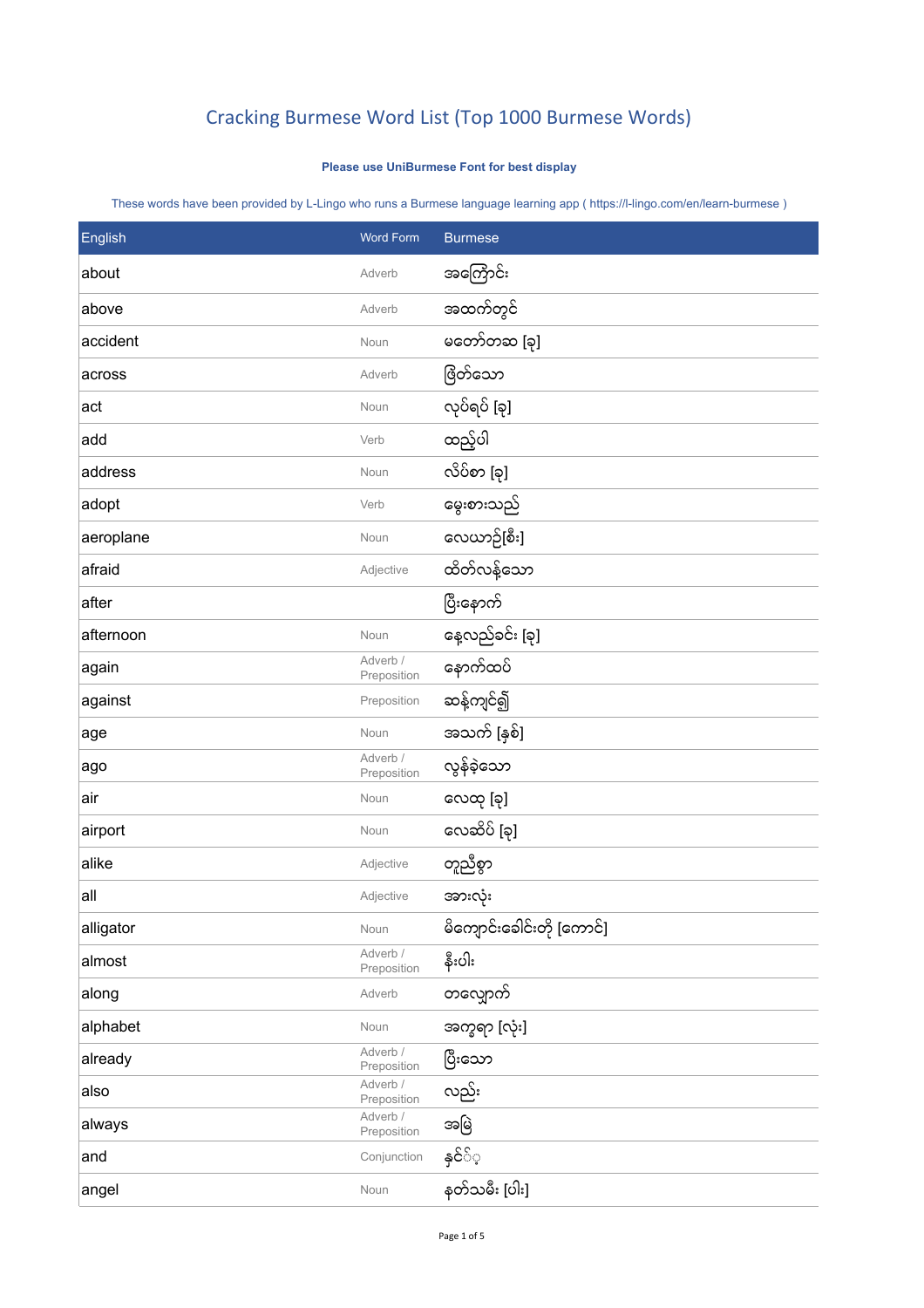| English   | <b>Word Form</b>        | <b>Burmese</b>         |
|-----------|-------------------------|------------------------|
| animal    | Noun                    | တိရစ္ဆာန် [ကောင်]      |
| another   | Adjective               | နောက်ထပ်               |
| answer    | Noun                    | အဖြေ [ခု]              |
| ant       | Noun                    | ပုရွက်ဆိတ် [ကောင်]     |
| any       | Adjective               | တစုံတခုသော             |
| anybody   | Pronoun                 | မည်သူမဆို              |
| anyone    | Pronoun                 | မည်သူမဆို              |
| anything  | Pronoun                 | မည်သည့်အရာကိုမဆို      |
| anyway    | Adverb /<br>Preposition | မည်သို့ပင်ဖြိစ်စေ      |
| anywhere  | Adverb /<br>Preposition | မည်သည့်နေရာတွင်မဆို    |
| apple     | Noun                    | ပန်းသီး [လုံး]         |
| April     | Noun                    | ဧပြီလ [လ]              |
| arm       | Noun                    | လက်မောင်း [ခု]         |
| army      | Noun                    | စစ်တပ် [တပ်]           |
| around    | Adjective               | စန်းကျင်               |
| arrow     | Noun                    | မြှား [ချောင်း]        |
| art       | Noun                    | အနုပညာ [ရပ်]           |
| artist    | Noun                    | ပန်းချီဆရာ [ယောက်]     |
| as        | Preposition             | ကဲ့သို့                |
| as        | Adverb                  | ကဲ့သို့                |
| ask       | Verb                    | မေးသည်                 |
| at        | Preposition             | မှာ                    |
| August    | Noun                    | ဩဂုတ်လ [လ]             |
| aunt      | Noun                    | အဒေါ်[ယောက်]           |
| autumn    | Noun                    | ဆောင်းဦးပေါက်ဖြိစ် သော |
| awful     | Adjective               | ဆိုးရွားသော            |
| baby      | Noun                    | ကလေးငယ် [ယောက်]        |
| back      | Adverb /<br>Preposition | ပြိန်လာသော             |
| backwards | Adverb /<br>Preposition | နောက်သို့              |
| bad       | Adjective               | ဆိုးသော                |
| bag       | Noun                    | အိတ် [လုံး]            |
| baggage   | Noun                    | အထုပ်အပိုး [ခု]        |
| bake      | Verb                    | ဖုတ်သည်                |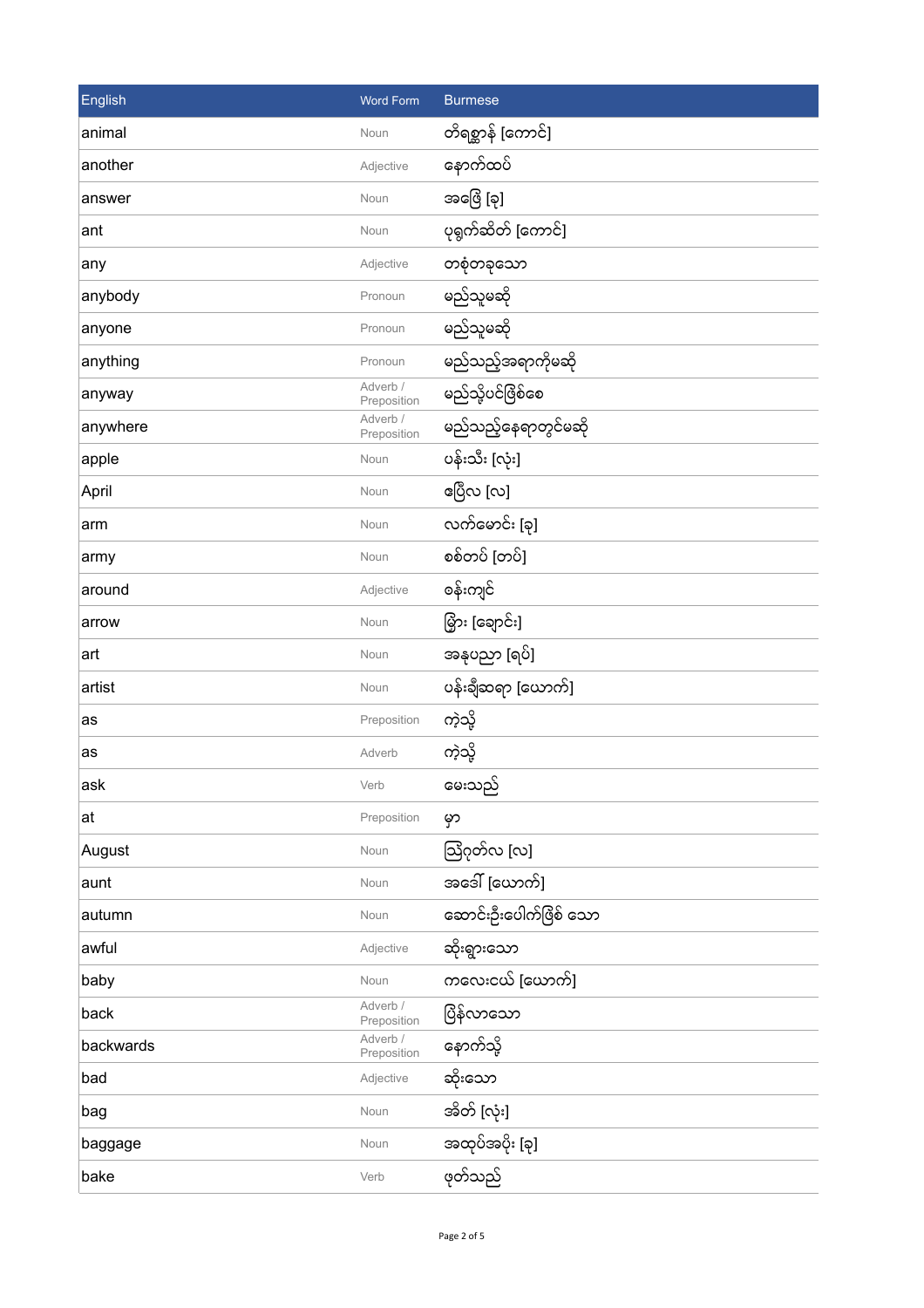| English    | <b>Word Form</b>        | <b>Burmese</b>      |
|------------|-------------------------|---------------------|
| ball       | Noun                    | ဘောလုံး [လုံး]      |
| balloon    | Noun                    | ပူဖောင်း [လုံး]     |
| banana     | Noun                    | ငှက်ပျောသီး [လုံး]  |
| band       | Noun                    | ဂီတဝိုင်း [ဝိုင်း]  |
| bank       | Noun                    | ဘဏ် [ဘဏ်]           |
| barn       | Noun                    | စပါးကျီ [လုံး]      |
| basic      | Adjective               | အခြေံခံ             |
| basketball | Noun                    | ဘက်စကက်ဘော [ပွဲ]    |
| bat        | Noun                    | လင်းနို့ [ကောင်]    |
| bath       | Noun                    | ရေချိုးမှု [ခု]     |
| bathroom   | Noun                    | ရေချိုးခန်း [ခန်း]  |
| battery    | Noun                    | ဓာတ်ခဲ [လုံး]       |
| beach      | Noun                    | ကမ်းခြေံ [ခု]       |
| bear       | Noun                    | စက်ဝံ [ကောင်]       |
| beautiful  | Adjective               | လုပသော              |
| beauty     | Noun                    | အလှ [ခု]            |
| because    | Conjunction             | အဘယ်ကြောင့်ဆို သော် |
| become     | Verb                    | ဖြိစ်လာသည်          |
| bed        | Noun                    | အိပ်ယာ [ခု]         |
| bedroom    | Noun                    | အိပ်ခန်း [ခန်း]     |
| before     |                         | မပြုံမီ             |
| begin      | Verb                    | စတင်သည်             |
| beginner   | Noun                    | စတင်သူ [ဦး]         |
| beginning  | Noun                    | အစပိုင်း [ခု]       |
| behind     | Adverb                  | အနောက်တွင်          |
| believe    | Verb                    | ယုံကြံည်သည်         |
| belong     | Verb                    | ပိုင်သည်            |
| below      | Adverb                  | အောက်တွင်           |
| beside     | Preposition             | ဘေးတွင်             |
| best       | Adjective               | အကောင်းဆုံး         |
| better     | Adjective               | ပို၍ကောင်းသော       |
| better     | Adverb /<br>Preposition | ပို၍ကောင်းသော       |
| between    | Adverb                  | အကြားတွင်           |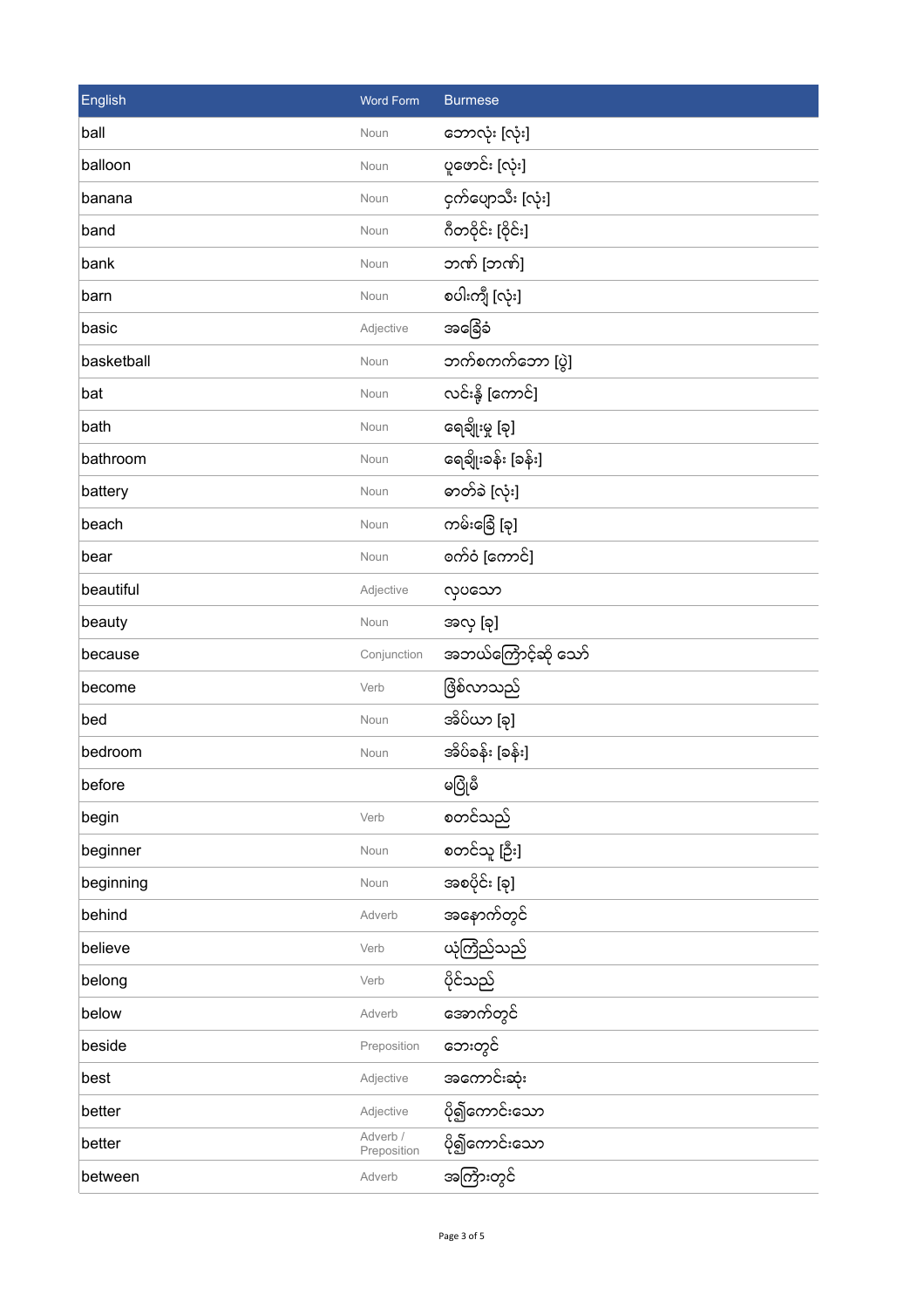| English   | <b>Word Form</b> | <b>Burmese</b>        |
|-----------|------------------|-----------------------|
| bicycle   | Noun             | စက်ဘီး [စီး]          |
| big       | Adjective        | ကြီးမားသော            |
| bike      | Noun             | စက်ဘီး [စီး]          |
| biology   | Noun             | ဇီ၀ဗေဒ [ခု]           |
| bird      | Noun             | ငှက် [ကောင်]          |
| birth     | Noun             | မွေးဖွားခြင်း [ကြိမ်] |
| birthday  | Noun             | မွေးနေ့ [နေ့]         |
| biscuit   | Noun             | ဘီစကစ် [ချပ်]         |
| bite      | Noun             | ကိုက်ခဲမှု [ချက်]     |
| bite      | Verb             | ကိုက်သည်              |
| black     | Noun             | အမည်းရောင် [ရောင်]    |
| blow      | Verb             | တိုက်ခတ်သည်           |
| blue      | Noun             | အပြာရောင် [မျိုး]     |
| blue      | Adjective        | အပြာရောင်ဖြစ်သော      |
| board     | Noun             | သင်ပုန်း [ချပ်]       |
| boat      | Noun             | လှေ [စီး]             |
| body      | Noun             | ကိုယ်ခန္ဓာ [ခု]       |
| book      | Noun             | စာအုပ် [အုပ်]         |
| border    | Noun             | နယ်စပ် [ခု]           |
| both      | Pronoun          | နှစ်ယောက်လုံး         |
| bottle    | Noun             | ပုလင်း [လုံး]         |
| bottom    | Noun             | အောက်ခြေ [ခု]         |
| bow       | Noun             | ဦးညွှတ်ခြိင်း [ကြိမ်] |
| box       | Noun             | သေတ္တာ [လုံး]         |
| boy       | Noun             | ကောင်ကလေး [ယောက်]     |
| boyfriend | Noun             | ရည်းစား [ယောက်]       |
| bread     | Noun             | ပေါင်မုန့် [လုံး]     |
| break     | Noun             | ခေတ္တအနားယူမှု [ခု]   |
| break     | Verb             | ချိုးဖျက်သည်          |
| breakfast | Noun             | မနက်စာ [မျိုး]        |
| breast    | Noun             | ရင်သား [ဖက်]          |
| bridge    | Noun             | တံတား [စင်း]          |
| bright    | Adjective        | တောက်ပသော             |